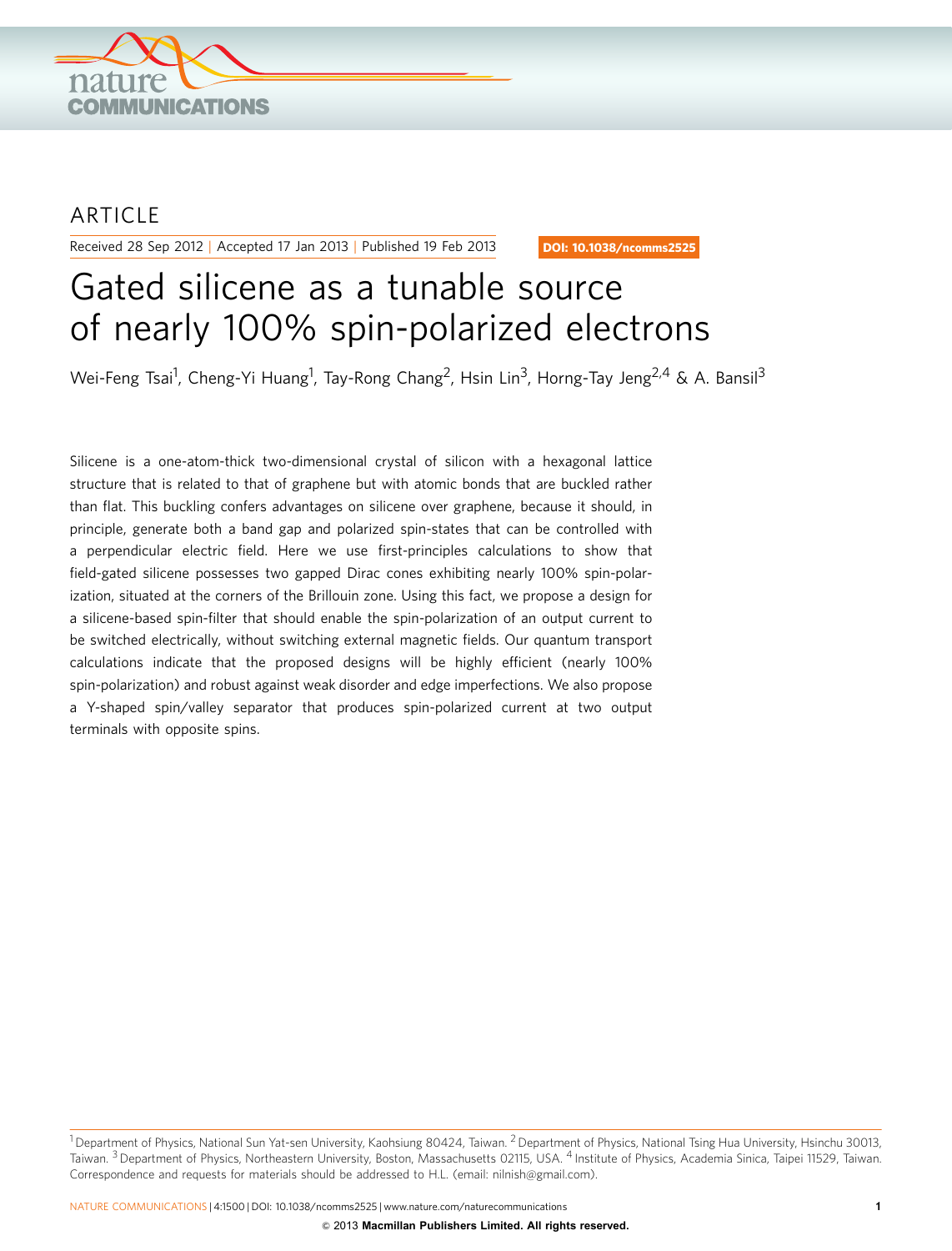<span id="page-1-0"></span>ontrollable non-magnetic spintronic devices are highly desirable in the development of spintronics applications, which is an area of intense current interest $1-3$ . While the spin-polarization is generated by spin-orbit coupling (SOC), the entanglement between spin and orbital degrees of freedom due to the SOC significantly reduces the degree of spin-polarization of spin-split states in most non-magnetic semiconductors including the topological insulators<sup>[4](#page-5-0)</sup>. Recently, silicene, a close relative of graphene<sup>[5](#page-5-0)</sup>, has been predicted and synthesized<sup>6-16</sup>. The band structure of silicene is similar to that of graphene in that the conduction and valence edges occur at the corners (K and K' points) of the Brillouin zone (BZ). Silicene, however, possesses fundamental differences from graphene driven by the presence of a larger SOC, which opens gaps at the K-points<sup>17,18</sup>. These gaps can be tuned with an external E-field perpendicular to the plane, which breaks the inversion symmetry (IS) of the system due to the presence of buckling in the honeycomb structure<sup>19</sup>. In this way, silicene can overcome difficulties associated with graphene in electronics applications (lack of a controllable gap)<sup>20,21</sup>, potential applications of graphene in nano-electronics due to the available spin, valley and pseudo-spin degrees of freedom notwithstandin[g22–27.](#page-5-0)

In this work, we present detailed first-principles computations to show that the band structure of gated silicene harbours two nearly 100% spin-polarized Dirac cones at the K-points. We use this key finding to propose designs of a silicene-based spin-filter, as well as a spin-separator. Our quantum transport calculations show how a silicene-based high-efficiency spin-filter (nearly 100% spin-polarization) suitable for high-frequency electronics applications can be designed to switch the output spin current simply by gating without the need to switch magnetic domains. We analyse reflection and transmission of current at the junction of two domains with different external fields in order to obtain insight into transport selectivity between spin and valley degrees of freedom. High efficiency and tunability of our spin-filter takes advantage of bulk charge carriers rather than the edge current in quantum spin Hall (QSH) systems, making our silicene filter robust against weak disorder and edge imperfections. We also propose a Y-shaped spin/valley separator that produces spinpolarized current at two output terminals with opposite spins. This three terminal device could be used for logical circuits beyond binary operations. Ge, Sn and Pb counterparts of silicene are shown to have similar properties, but their larger SOC results in larger energy differences between the spin-split states making these materials better suited for room temperature applications. Silicene, germanene, Sn and Pb thin films would thus be ideal materials for functional electronics and spintronics applications. Silicene, however, stands out because it could be integrated more naturally into the existing Si-based technologies.

### Results

Band structure and phase transition via IS breaking. Figure 1 shows the low-buckled honeycomb lattice of silicene with its two sublattices A and B, and key features of the band structure. At low energies, the  $\pi$ -electrons dictate the system and reside around two inequivalent valleys, K and  $K'$  points, in the first BZ. Although we have carried out first-principles computations, insight into the underlying physics is obtained by describing the system by a minimal, four-band tight-binding model $17,18$ 

$$
H = -t \sum_{\langle ij \rangle,\sigma} c_{i\sigma}^{\dagger} c_{j\sigma} + i \frac{\lambda_{\text{SO}}}{3\sqrt{3}} \sum_{\langle\langle ij \rangle\rangle,\sigma\sigma'} v_{ij} c_{i\sigma}^{\dagger} s_{\sigma\sigma'}^{z} c_{j\sigma'}
$$

$$
+ i \frac{2\lambda_{\text{R}}}{3} \sum_{\langle\langle ij \rangle\rangle,\sigma\sigma'} \mu_{ij} c_{i\sigma}^{\dagger} (\mathbf{s} \times \hat{\mathbf{d}}_{ij})_{\sigma\sigma'}^{z} c_{j\sigma'}
$$

$$
+ \lambda_{\text{V}} \sum_{i,\sigma} \xi_{i} c_{i\sigma}^{\dagger} c_{i\sigma} + h \sum_{i,\sigma\sigma'} c_{i\sigma}^{\dagger} s_{\sigma\sigma'}^{z} c_{i\sigma'}, \qquad (1)
$$



Figure 1 | Nearly fully spin-polarized states of silicene. (a) Low-buckled 2D honeycomb structure of silicene. Owing to the buckling, the IS can be removed by an external out-of-plane electric field  $E_z$  or when the thin film is placed on a substrate. (b) Schematic spin-resolved band structure of silicene around K and K' points in the presence of an out-of-plane electric field,  $E_z < E_c$ . The red and blue arrows indicate the spin direction. The band structure (c) and spin-resolved wavefunction (d) in the critical phase ( $E_z = E_c$ ). The tight-binding (TB) fit (green lines) is seen to faithfully reproduce the band dispersion and the nearly 100% electron intrinsic spin-polarization of states near the K-point obtained by first-principles calculations (red dots). (e) The spin-splitting energy for silicene, and Ge, Sn, Pb counterparts as a function of  $E<sub>z</sub>$  obtained by first-principles calculations.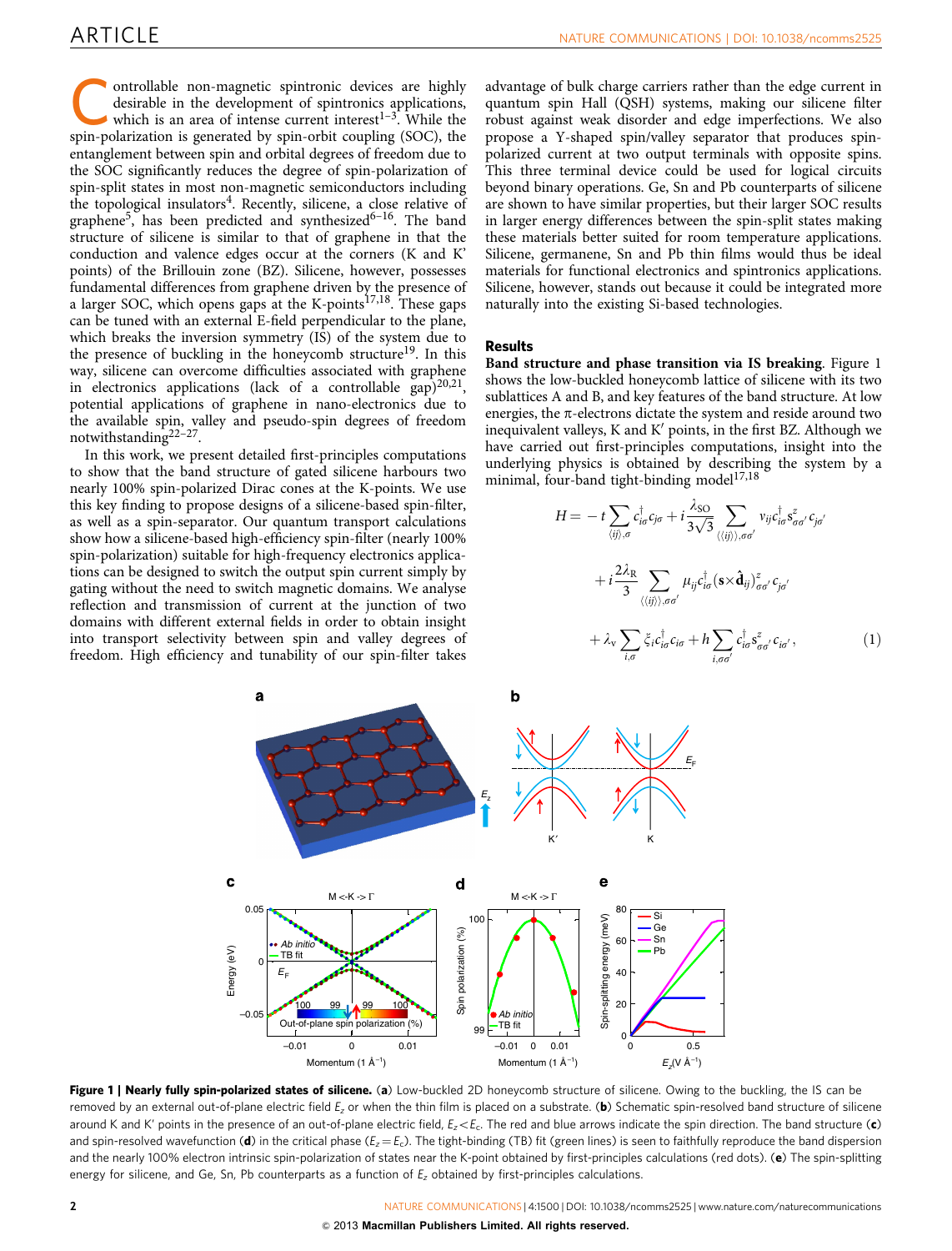<span id="page-2-0"></span>

|    | a<br>(Å)                                                                                   | Δ.<br>(Å) | (eV) | λsο<br>(meV) | λR<br>(meV)                                                                                                                                                                                                                                                                                                                              | (e Å) |
|----|--------------------------------------------------------------------------------------------|-----------|------|--------------|------------------------------------------------------------------------------------------------------------------------------------------------------------------------------------------------------------------------------------------------------------------------------------------------------------------------------------------|-------|
| Si | 3.87                                                                                       | 0.44      | 1.04 | 4.2          | 8.66                                                                                                                                                                                                                                                                                                                                     | 0.035 |
| Ge | 4.06                                                                                       | 0.68      | 0.97 | 11.8         | 2.81                                                                                                                                                                                                                                                                                                                                     | 0.046 |
| Sn | 4.67                                                                                       | 0.84      | 0.76 | 36.0         | 18.75                                                                                                                                                                                                                                                                                                                                    | 0.055 |
| Pb | 4.93                                                                                       | 0.89      | 0.72 | 207.3        | 0.06                                                                                                                                                                                                                                                                                                                                     | 0.143 |
|    | linear dependence of the applied electric field on $\lambda_V$ ( $\equiv \lambda_V/E_z$ ). |           |      |              | Fitting results from first-principles calculations for stand-alone, two-dimensional Si, Ge, Sn and<br>Pb sheets. Relevant parameters are lattice constant (a) with buckled structure, buckling distance<br>$(\Delta_c)$ , transfer energy (t), spin-orbit coupling $(\lambda_{SO})$ , Rashba spin-orbit coupling $(\lambda_R)$ , and the |       |

where  $c_{i\sigma}^{\dagger}$  creates an electron at site *i* with spin-polarization  $\sigma$ . The first term is a nearest-neighbour hopping term on the honeycomb lattice. The second and third terms are intrinsic (IS preserved) and Rashba (IS preserved but  $z \rightarrow -z$  mirror symmetry violated) spin-orbit interactions, respectively, which involve spin dependent next nearest-neighbour (NNN) hopping. s are the Pauli spin-matrices.  $v_{ij} = (\mathbf{d}_i \times \mathbf{d}_j)^2/|\mathbf{d}_i \times \mathbf{d}_j| = \pm 1$  with two nearest-neighbour bonds,  $\mathbf{d}_i$  and  $\mathbf{d}_j$ , connecting the NNN  $\mathbf{d}_{ij}$ .  $\mu_{ij} = 1(-1)$  when connecting A-A (B-B) sites. Notably, these SOCs, originating from buckling of the structure, are what distinguish silicene from graphene, even though both materials form a honeycomb lattice. The fourth term is an IS broken, staggered sublattice potential ( $\xi_i = \pm 1$ ), which arises when an external out-of-plane electric field,  $E_z$ , is applied. The fifth term represents the effect of an applied out-of-plane Zeeman (exchange) field with strength h. The last two terms, corresponding to the microscopic responses to the external fields, turn out to be the driving forces for the phase transition discussed below. A phase diagram is provided as Supplementary Fig. S1 in the Supplementary Information. All the coupling parameters (Table 1) have been obtained by fitting to firstprinciples band structures of stand-alone silicene sheet and Ge, Sn, Pb counterparts. Note that the fourth term in our Hamiltonian of equation (1) refers to the net electrostatic potential difference due to the environment, and accounts for effects of both the external field and the presence of the substrate. We expect, therefore, our modelling to be relevant for silicene placed on a substrate so long as the coupling with the substrate is not so strong as to modify the electronic structure of the silicene sheet. Although the band gap could be enhanced through strong interaction with the substrate, which is desirable for room temperature applications, it will be a tradeoff between achieving a larger gap and the possible reduction in the degree of spinpolarization resulting from the involvement of substrate orbitals. Moreover, the origin of the band gap itself could be different for different substrates. In order to help guide search for a suitable substrate, Supplementary Fig. S2 gives the size of the band gap as a function of the lattice constant. It would perhaps be best to proceed by placing the silicene sheet on an insulator or semiconductor substrate where the lattice mismatch is not too large. It will be interesting, however, to further examine strong substrate coupling effects on a silicene sheet. Finally, we note that if a non-magnetic metal with small spin–orbit coupling is used as contact material, the spin-up as well as spin-down states of silicene will couple with more or less equal strength with the substrate and as a result spin-transport will not be affected much even though contact resistance may be altered substantially.

In the absence of external fields, two of the four bands are occupied in equation (1), so that the ground state of silicene is a QSH insulator with a SOC gap of  $2\lambda_{\text{SO}} = 8.4 \text{ meV}$  (refs 17,19). The topological  $(Z_2)$  nature of this ground state can be easily examined by either the parity analysis or by showing the presence

of helical edge states in a zigzag strip geometry<sup>[28–30](#page-5-0)</sup>. Note that the spin degrees of freedom in the band structure are still degenerate, as a consequence of both time reversal symmetry and IS, even though  $s<sub>z</sub>$  is no longer a good quantum number in the presence of NNN Rashba SOC (except at K-points where  $\lambda_R$  term makes no contribution).

When  $E_z$  is applied to the buckled structure in which the two atoms within the unit cell are not coplanar, we naturally obtain a non-vanishing  $\lambda_{v} = lE_{z}$  caused by IS breaking. The estimated value of  $l$  is given in Table 1. At K point, the energy gap, now  $2|\lambda_{\text{SO}} - \lambda_{\text{v}}|$ , decreases linearly as  $E_z$  increases until a critical field  $E_c$  is reached. More importantly, the spin degeneracy is lifted with energy splitting of  $2\lambda_v$  as shown schematically in [Fig. 1b](#page-1-0) and precisely in [Fig. 1e.](#page-1-0) We emphasize that this splitting arises from the spatial IS breaking, as well as the presence of SOC in silicene. The spin-polarization profile around the K' point is opposite to that of the K point as required by time reversal symmetry. Furthermore, by symmetry arguments mentioned above,  $s_z$ remains a good quantum number at K-points.

As approaching the critical field,  $E_z = E_c$ , the gap shrinks to zero, forming a Dirac-like cone near each valley with the spectrum,  $\sqrt{k^2 + m^2}$ , where  $m = \sqrt{\lambda_v^2 + a^2 \lambda_R^2 k^2}$  $\mathbb{Z}$ and k denotes the momentum with respect to the K-point (see [Fig. 1c](#page-1-0)). In sharp contrast to the Dirac cone in graphene, where each cone is spin degenerate, here the spin is fully polarized along the z direction at each valley ([Fig. 1d\)](#page-1-0) and develops a small in-plane component of the form,  $\alpha$ (s × k)<sup>z</sup>, with  $\alpha$  of order  $\lambda_R$ . Therefore, in the critical phase (dubbed spin-valley-polarization metal (SVPM)<sup>31</sup>) near half-filling, the physics of the system is dominated by two nearly fully spin-polarized (with opposite polarizations) Dirac-like cones at  $K$  and  $K'$  points.

For  $E_z>E_c$ , the energy gap reopens at each valley and drives the QSH phase into the topologically trivial band insulating phase. It is interesting to note that the spin-polarization is unchanged around K-point, although the probability amplitudes for A and B sublattices in the wavefunction is different. Starting from the band insulating phase with spin-polarization of each band similar to that shown in [Fig. 1b,](#page-1-0) a Zeeman field  $h$  along -z direction cannot affect the direct band gap at each valley. However, the conduction band bottom would shift downward at K' point, while the valence band top would shift upward at K point. Increasing  $h$ , therefore, reduces the indirect band gap of the system and drives it into a valley-imbalanced metallic state, dubbed valley-polarized metal  $(VPM)^{31}$ , after crossing the zero indirect gap point.

Field-tunable spin-filter. As various phases in silicene can be realized through the interplay of applied electric and magnetic fields $31$ , it becomes possible to set-up a silicene-based device working as a high-efficiency spin-filter. We illustrate this possibility by considering a two-dimensional (2D) device consisting of a quantum point contact (QPC) in a silicene thin film. As seen clearly in [Fig. 2a,](#page-3-0) a QPC is characterized by a short and narrow constriction. When a current I passes through the device by the application of an applied potential across the two wide regions, the conductance is sharply quantized in units of  $e^2/h$ . To make the valley degrees of freedom well separated and thus keep the features unique, we choose the zigzag edges for the whole geometry along the direction of current flow. Note that a similar device has been proposed to realize a valley filter in graphene, but that works by using special properties of the edge state and it is completely different from our work here<sup>23</sup>.

We now show through quantum transport calculations that on the first few conductance plateaus the QPC produces an almost fully spin-polarized current. By locally changing the potential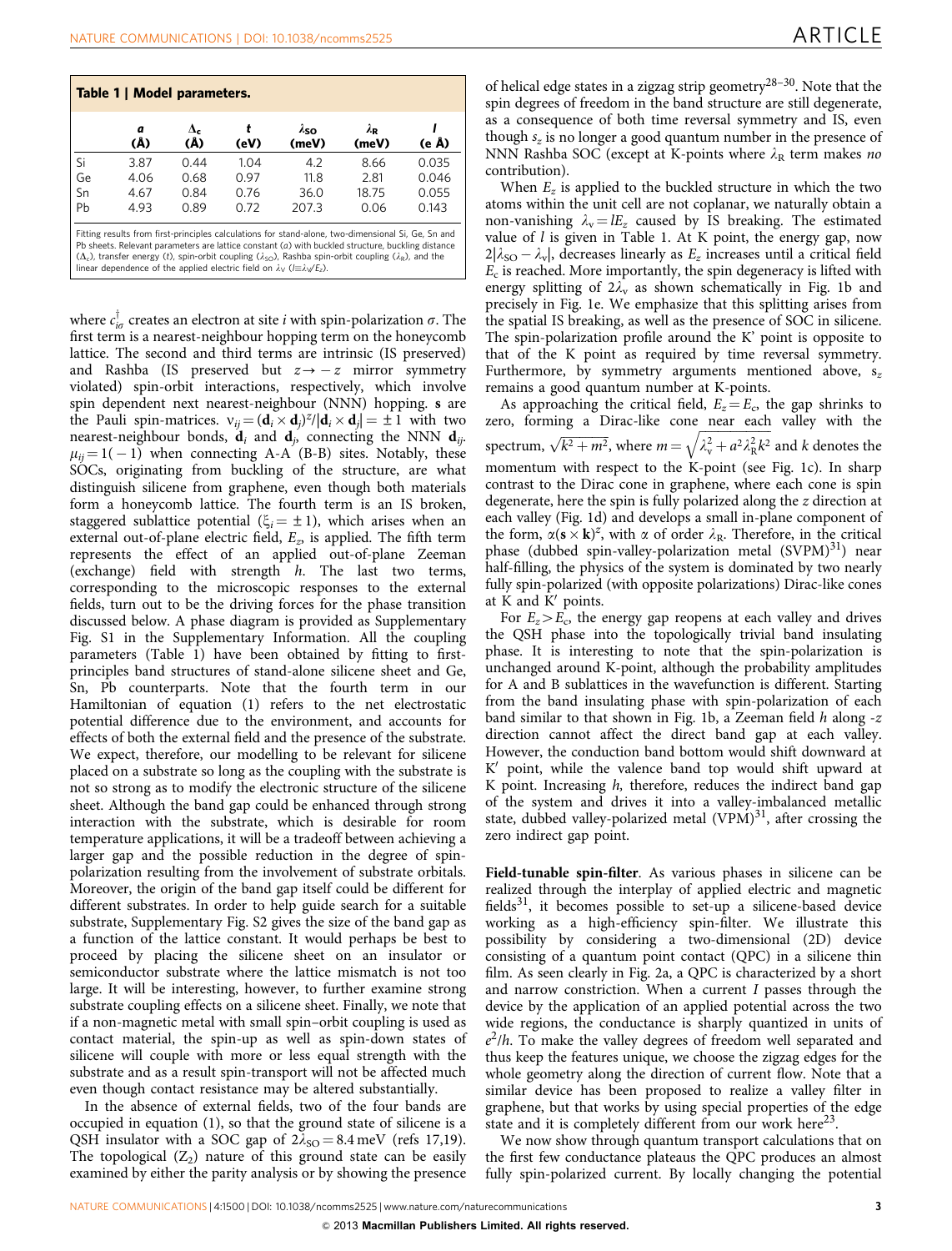<span id="page-3-0"></span>

**Figure 2 | Tunable high-efficiency spin-filter. (a**) Geometry of the spin-filter and the profile of the potential barrier U(x<sub>i</sub>). The two coloured atoms on the lattice emphasize the buckled structure. (b) Spin-polarization of the filter as a function of  $\mu_0$  in the constriction. The blue (green) line corresponds to the case of applying potential barrier with a rectangular (smooth) shape (see text).  $(c,d)$  are typical dispersion relations for the wide and the constriction regions, respectively.

barrier via gating control in the constriction, the spin-polarization direction can be easily reversed. To begin with, we map the tightbinding description of silicene, equation (1), to the geometry shown in Fig. 2a. The two opposite wide regions in the SVPM phase are arranged with Fermi energy  $E_F = 0.07 t$  to model metallic source and drain  $(E_F = 0$  defines position of the 'Dirac point'). Note that in the source region both spin polarizations are present (see Fig. 2c). In the constriction, we keep the system in the marginal VPM phase with a fixed  $E_z>E_c$ and the applied Zeeman field  $h = \lambda_{\rm v} - \lambda_{\rm SO}$  such that the indirect gap becomes zero (see Fig. 2d). Furthermore, we add an electrostatic potential barrier  $U(x_i)$ , which varies only along the current flow direction and is non-vanishing only in the constriction region,

$$
U(x_i) = U_0[\Theta_{L_s}(x_i) - \Theta_{L_s}(x_i - L)], \qquad (2)
$$

where L is the length of the narrow region,  $L<sub>s</sub>$  is a parameter for smoothing the potential,  $\Theta_{L_s}(x_i) = 0$  (1) for  $x_i < -L_s/2$   $(x_i>L_s/2)$ and  $\Theta_{L_s}(x_i) = \frac{1}{2} + \frac{1}{2} \sin(\frac{\pi x_i}{L_s})$  for  $|x_i| < L_s/2$  ( $x_i = \frac{L}{2}$  defines the middle of the constriction). Two types of potential barriers are considered: (1)  $L_s = 0$ , a rectangular shape with potential height  $U_0$  and (2)  $0 < L_s < L$ , a smooth shape, as shown in Fig. 2a (lower part) by solid and dashed curves, respectively.

A typical dispersion relation for the wide region in the SVPM phase is explicitly shown in Fig. 2c. Given  $E_F$ , this region provides a total of 2N right-moving modes. In particular, as long as  $E_F < (\lambda_v + \lambda_{SO})$  and  $\lambda_R \ll {\lambda_{SO}, t}$ , N propagating modes coming from the left valley will carry only down-spins and the other half modes coming from the right valley will carry only upspins. This result has the merit of conveniently counting the spinpolarization defined below, though, not necessary in our calculation. Note also that the two states closest to  $k = \pi/a$  have strong edge state character. On the other hand, for the constriction the dispersion relation is shown in Fig. 2d. In the marginal VPM phase, each valley still has a direct gap but is

shifted upward or downward due to the presence of  $h$ , resulting in a zero indirect gap. The two-terminal conductance of the QCP can be calculated by the Landauer formula

$$
G = \frac{e^2}{h} \sum_{\mu\nu} |t_{\mu\nu}|^2 \equiv \frac{e^2}{h} (T_{\uparrow} + T_{\downarrow}), \tag{3}
$$

where the spin-resolved transmission probability  $T_{\uparrow(\downarrow)} = \sum_{m \in \uparrow(\downarrow)} \sum_{n} |t_{mn}|^2$  with *m* and *n* representing outgoing  $\overline{\mathbf{C}}$  $\sum_{n} |t_{mn}|^2$  with *m* and *n* representing outgoing and incoming channels, respectively. The transmission matrix  $t_{mn}$ can be computed numerically by the iterative Green's function method $32$ . The spin-polarization can now be expressed as

$$
P = \frac{T_{\uparrow} - T_{\downarrow}}{T_{\uparrow} + T_{\downarrow}}.\tag{4}
$$

For  $0 < P \le 1$ , the transmitted current is polarized with spin-up electrons, while for  $-1 \leq P < 0$ , the polarization is reversed.

For a specific demonstration, we consider a geometry with the length of the constriction  $L_x = 86a$ , the width of the wide region L<sub>y</sub> = 70 $\sqrt{3}a$ , L = 34a, and the width of the constriction  $L_y = 70 \sqrt{3}u$ ,  $L = 34u$ , and the width of the constriction<br> $W = 40\sqrt{3}a$ ; we adopt realistic parameters given in [Table 1](#page-2-0) for silicene and take  $\lambda_v = E_c l$  for the wide regions to be in the SVPM phase, and  $\lambda_v = 0.053 t$  ( $>\lambda_{SO}$ ) and  $\tilde{h} = 0.05 t$  for the gated constriction to be in the marginal VPM phase. We set  $E_F = 0.07 t$ , resulting in  $2N = 10$  right-moving modes. The resulting spinpolarization as a function of the effective chemical potential,  $\mu_0 \equiv E_F - U_0$ , is shown in Fig. 2b. Clearly, for positive  $\mu_0 < 2h \approx 0.1$  eV, the current flows entirely within the conduction band of the left valley and the polarization reaches almost 100% efficiency with down-spin. Conversely, for negative  $\mu_0$  > - 2h, the current flows within the valence band of the right valley and nearly 100% spin-polarization is now achieved with up-spin. The case discussed here is the most optimal one. It is possible to use different  $E_z$  and h values in the constriction, which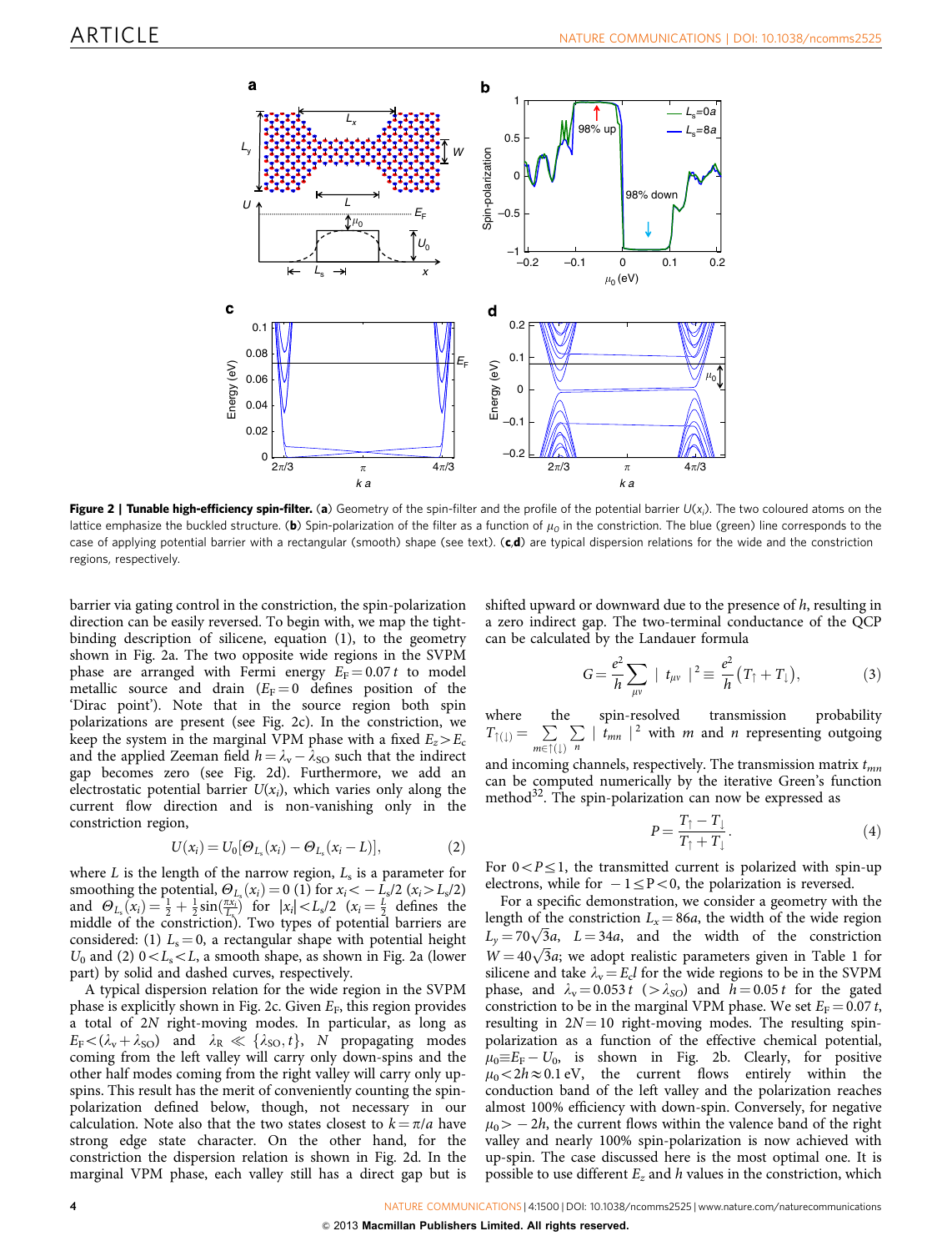

Figure 3 | Transport selectivity due to spin and valley degrees of freedom. (a) Transport between two separated regions (by applying different electric fields) of a silicene strip.  $(b)$  A schematic illustration for robust spin-preserved (instead of valley-preserved) scattering processes.

may turn silicene into other phases, but we find that the spinfilter still remains functional (see Supplementary Figs S3–S5).

Transport properties. In order to extract which transport features are the key ingredients for the high-efficiency spin-polarization in our proposed device, it is instructive to consider a simple transport arrangement that bisects a long strip of silicene (with zigzag edges) into two halves as shown in Fig. 3a. We now apply out-of-plane electric fields  $E_1$  and  $E_2$  to the left and right regions, respectively. For simplicity, we assume the Zeeman field  $h = 0$  hereafter. The robust helical edge states (which cross from the conduction band to the valence band in the QSH phase as  $E_i \langle E_c \rangle$  may or may not be present depending on the strength of the fields. Let us examine the case,  $0 < E_c < E_1$  with  $E_2 = -E_1$  (see Fig. 3b). Making  $E_2$  negative but still equal to  $E_1$  does not change the energy dispersion, but switches the spin configurations around the two valleys. Our calculation of the conductance and spin-polarization (see Supplementary Table S1) indicates that for one specific spin-polarization (for example, up-spin), intervalley scattering is still partially allowed, although with serious suppression of the total conductance. But, spin-flip scattering becomes entirely forbidden. This is in sharp contrast to the classic example of the valley filter in graphene where valley index is preserved during the scattering process due to special features of the well-known single-valley edge mode<sup>[23,33,34](#page-5-0)</sup>. Remarkably, in our proposed spin-filter the bulk transport from the coupled valley and spin degrees of freedom is the key instead of the edge states. In other words, bulk states with non-spin-flip scattering processes are the crucial ingredients for the high-efficiency spinpolarization in our case.

#### **Discussion**

Our high-efficiency, field-tunable spin-filter based on silicene takes advantage of charge carriers in the bulk system, small Rashba SOC, and controllable spin-splitting due to IS breaking,  $\lambda_{v}$ . We expect, therefore, our spin-filter to be robust against weak disorder (compared with  $\lambda_{\text{SO}} + h$ ) and edge imperfections. To test this expectation, we have added random onsite potential with strength less than 0.1  $t \left(\sim h\right)$  to the constriction. The polarization diagram is found to be almost quantitatively the same as that shown in [Fig. 2b](#page-3-0). In particular, suppression of the polarization is small, less than 2% as  $|\mu_0| < 2h$ . Furthermore, we have also changed the connexion area of the constriction to the wide



Figure 4 | Y-shaped silicene spin-separator. A schematic Y-shape separator of silicene with three local gates (leads). The current separates into the gate 2 and gate 3, respectively, carrying opposite spin/valley degrees of freedom.

regions to be armchair-like, and introduced random vacancies around the edge of the constriction (up to 20% of edge atoms removed), and found that the degradation of polarization is again not severe (less than 1%) for such perturbations (see Supplementary Figs S5–S7 and Supplementary Discussions).

The working temperature of our proposed silicene spin-filter will be controlled by the parameter  $2\lambda_{\text{SO}} = 8.4 \text{ meV}$ , yielding a temperature of 97 K, which lies above the boiling point of liquid nitrogen. A similar germanene based device with  $2\lambda_{\text{SO}} = 23.6 \text{ meV}$ could be operated at room temperature. As to the characteristic gate voltage, we used a fairly large value of  $1.57 \text{ V} \text{ Å}^{-1}$  for  $E_z$  in the present simulations corresponding to  $h \approx 0.052 \text{ eV}$  in the narrow constriction. Such a sizable exchange field could nevertheless be induced by the magnetic proximity effect as shown in the case of graphene<sup>35</sup>. Using a few times smaller value of  $E<sub>z</sub>$  with a corresponding smaller  $h$  (while maintaining the marginal VPM phase) will still keep our spin-filter functional, although the efficiency and the working region for  $\mu_0$  could be moderately suppressed due to decrease of spin-splitting in the subbands. We emphasize, however, that such reduction in efficiency could be minimized by elongating the constriction, as indicated by the simulations of Supplementary Table S2.

Our spin-filter device derives its unusual transport properties via the 2D features of silicene under IS breaking and interplay between the electric and magnetic fields. To further elucidate the uniqueness of silicene and its potential for future spintronics applications, we discuss the Y-shaped spin/valley separator shown in Fig. 4. The purpose of the device is to separate the two spin/ valley polarizations from the incoming lead 1, with one running to lead 2 and the other running to lead 3. This separator could be operated as follows: First turn on an out-of-plane electric field,  $E_z>E_c$ , in the central silicene sheet, tune chemical potential  $\mu$ into conduction bands, and then apply an in-plane electric field by setting potentials, for example,  $V_1 > V_2 = V_3$ , at the terminals of silicene. This set-up causes charge carriers to acquire an anomalous velocity proportional to the Berry curvature in the transverse direction, similar to that found out by Xiao et  $al.^{36}$  $al.^{36}$  $al.^{36}$  in graphene. By linear response theory with negligible  $\lambda_{\rm R}$ , the Hall